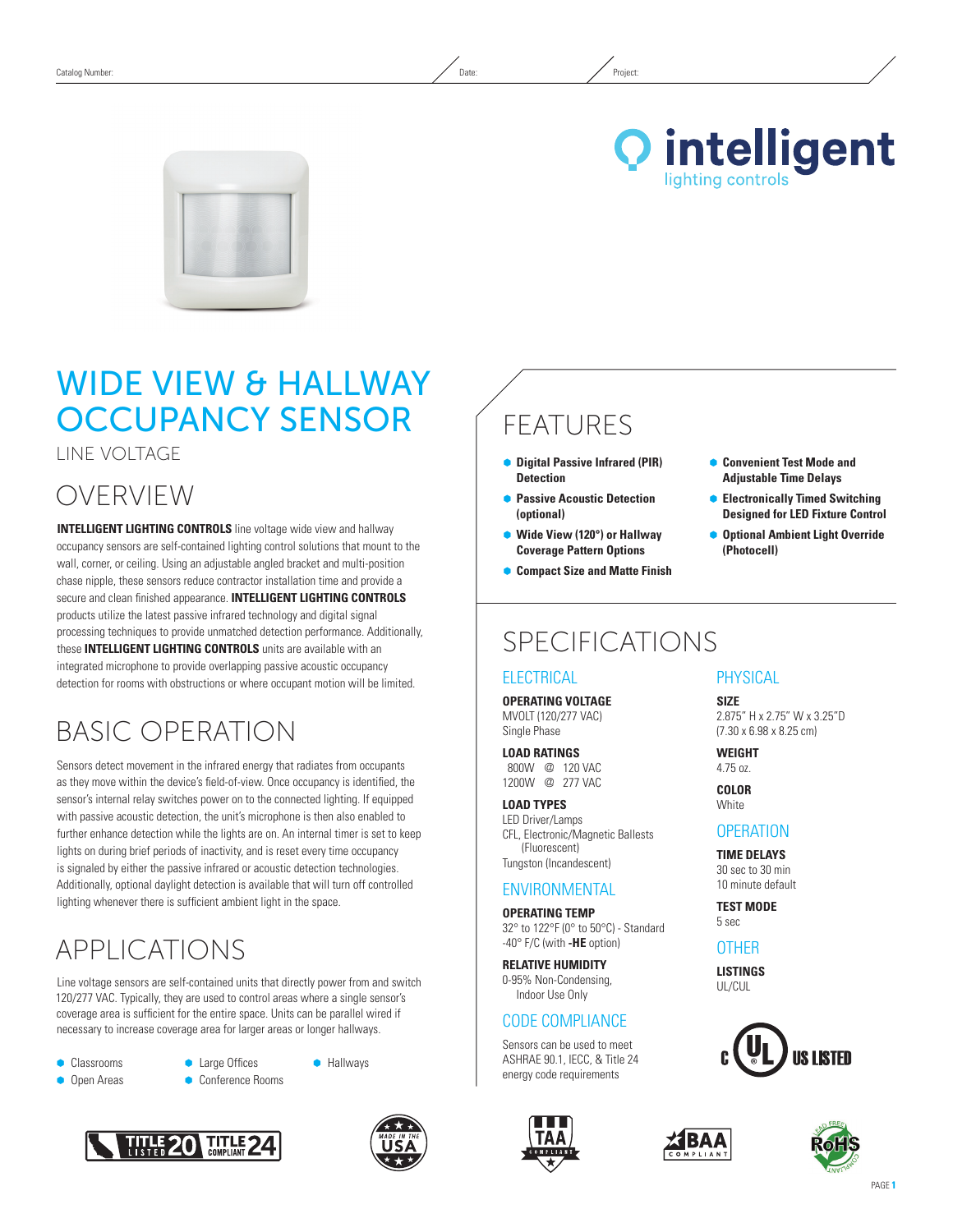### Coverage Patterns

#### Wide View 120° - PASSIVE INFRARED

- $\bullet$  Designed for 8 to 12 ft (2.44 to 3.66 m) high mounting
- Small motion (e.g. hand movements) detection up to 40 ft (12.19 m)
- Large motion (e.g. walking) detection up to 70 ft (21.34 m)
- For hallway applications, install two units (parallel wired) facing each other from hall ends or back to back from center of hall



*Diagram reflects sensor in first position. Adjust angle downward if mounting above 10 feet or to decrease gap directly under sensor.*

#### Hallway (LonG RANGE) - PASSIVE INFRARED

- $\bullet$  Designed for 8 to 12 ft (2.44 to 3.66 m) high mounting
- Large motion (e.g. walking) detection up to 100 ft (30.48 m)
- $\bullet$  Detection occurs sooner when crossing coverage beams upon entry to a hallway as opposed to entering from the end and walking directly at the sensor





#### Dual Technology (PIR/Acoustic)

- Ã Units with dual technology (ILC-SWX-421-2 and ILC-SWX-422-2) have overlapping acoustic detection of the complete PIR coverage area
- A PIR event is required to initially enable acoustic detection
- Ã Sounds indicating occupancy reset the sensor's time delay while non-occupant noises are filtered out
- Occupant sounds alone will not keep lights on indefinitely, PIR motion must be periodically detected for lights to remain on for an extended time
- After sensor time out expires, acoustic detection remains enabled for 10 seconds to enable voice reactivation of lights for additional convenience and safety

#### AMBIENT LIGHT OVERRIDE (PHOTOCELL)OPERATION

Sensors with an integrated photocell will turn lights on/off depending on the amount of ambient light detected. This operation makes them ideal for lighting near skylights or windows.

### ORDERING INFO SAMPLE MODEL # ILC-SWX-421-2

**ILC-SWX**

#### **Product** Ã **Detection Coverage Voltage ENVIRONMENT** Corner/Wall Mount **4** PIR PIR + Daylight Dual Tech (PIR + Acoustic) Dual Tech + Daylight (PIR + Acoustic + Daylight) **0 1 2\* 3\***  120° Wide View Hallway\* **1 2\*** MVOLT (120/277 VAC) - 2 Standard Environment Humid Environment **Blank -HE**

*\* Dual Tech detection options not available for units with the Hallway coverage option.*